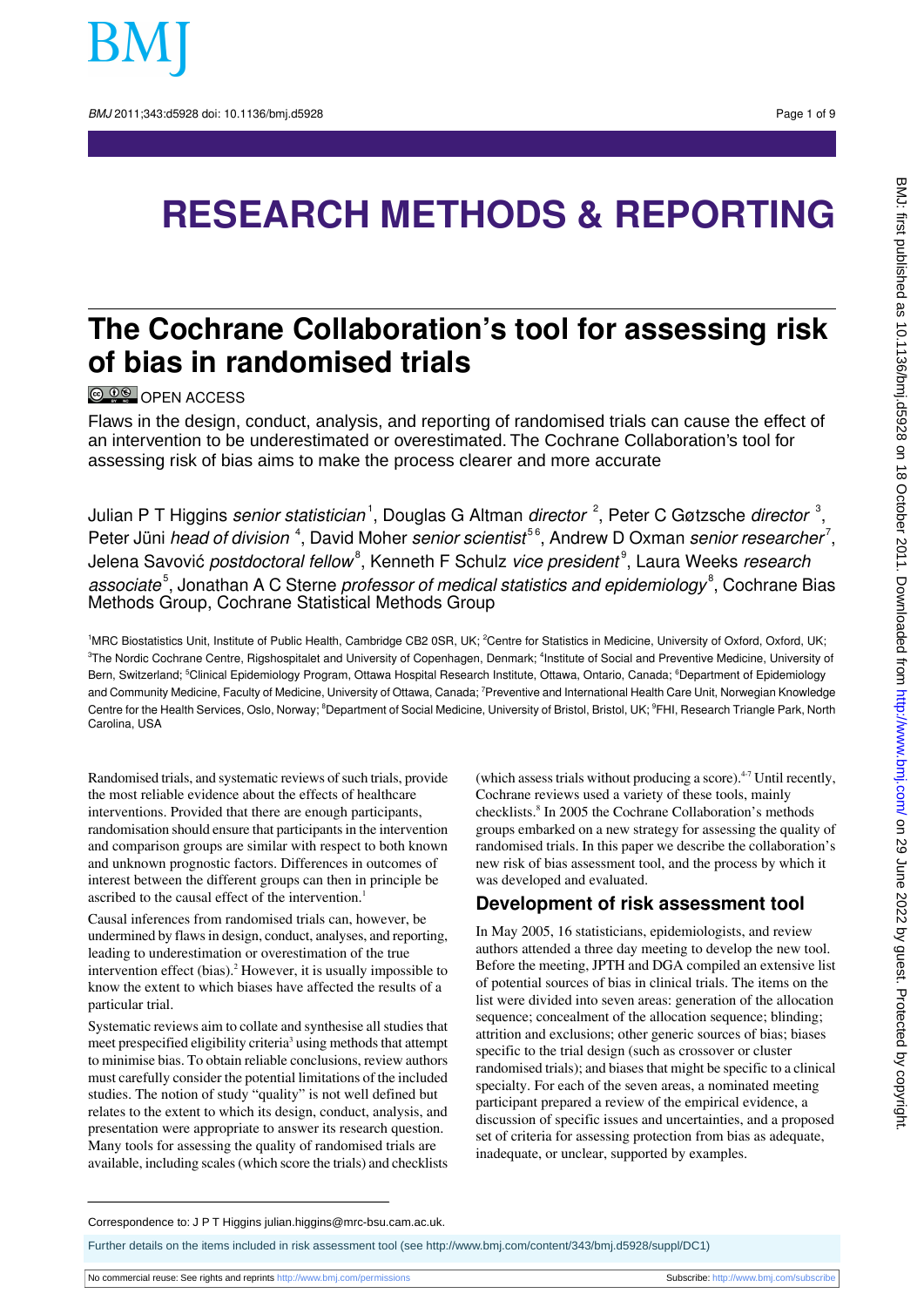During the meeting decisions were made by informal consensus regarding items that were truly potential biases rather than sources of heterogeneity or imprecision. Potential biases were then divided into domains, and strategies for their assessment were agreed, again by informal consensus, leading to the creation of a new tool for assessing potential for bias. Meeting participants also discussed how to summarise assessments across domains, how to illustrate assessments, and how to incorporate assessments into analyses and conclusions. Minutes of the meeting were transcribed from an audio recording in conjunction with written notes.

After the meeting, pairs of authors developed detailed criteria for each included item in the tool and guidance for assessing the potential for bias. Documents were shared and feedback requested from the whole working group (including six who could not attend the meeting). Several email iterations took place, which also incorporated feedback from presentations of the proposed guidance at various meetings and workshops within the Cochrane Collaboration and from pilot work by selected review teams in collaboration with members of the working group. The materials were integrated by the co-leads into comprehensive guidance on the new risk of bias tool. This was published in February 2008 and adopted as the recommended method throughout the Cochrane Collaboration.<sup>9</sup>

### **Evaluation phase**

A three stage project to evaluate the tool was initiated in early 2009. A series of focus groups was held in which review authors who had used the tool were asked to reflect on their experiences. Findings from the focus groups were then fed into the design of questionnaires for use in three online surveys of review authors who had used the tool, review authors who had not used the tool (to explore why not), and editorial teams within the collaboration. We held a meeting to discuss the findings from the focus groups and surveys and to consider revisions to the first version of the risk of bias tool. This was attended by six participants from the 2005 meeting and 17 others, including statisticians, epidemiologists, coordinating editors and other staff of Cochrane review groups, and the editor in chief of the *Cochrane Library*.

### **The risk of bias tool**

At the 2005 workshop the participants agreed the seven principles on which the new risk of bias assessment tool was based (box).

The risk of bias tool covers six domains of bias: selection bias, performance bias, detection bias, attrition bias, reporting bias, and other bias. Within each domain, assessments are made for one or more items, which may cover different aspects of the domain, or different outcomes. Table [1⇓](#page-5-0) shows the recommended list of items. These are discussed in more detail in the appendix on bmj.com.

For each item in the tool, the assessment of risk of bias is in two parts. The support for judgment provides a succinct free text description or summary of the relevant trial characteristic on which judgments of risk of bias are based and aims to ensure transparency in how judgments are reached. For example, the item about concealment of the randomised allocation sequence would provide details of what measures were in place, if any, to conceal the sequence. Information for these descriptions will often come from a single published trial report but may be obtained from a mixture of trial reports, protocols, published comments on the trial, and contacts with the investigators. The support for the judgment should provide a summary of known

facts, including verbatim quotes where possible. The source of this information should be stated, and when there is no information on which to base a judgment, this should be stated.

The second part of the tool involves assigning a judgment of high, low, or unclear risk of material bias for each item. We define material bias as bias of sufficient magnitude to have a notable effect on the results or conclusions of the trial, recognising the subjectivity of any such judgment. Detailed criteria for making judgments about the risk of bias from each of the items in the tool are available in the *Cochrane Handbook.*<sup>13</sup> If insufficient detail is reported of what happened in the trial, the judgment will usually be unclear risk of bias. A judgment of unclear risk should also be made if what happened in the trial is known but the associated risk of bias is unknown—for example, if participants take additional drugs of unknown effectiveness as a result of them being aware of their intervention assignment. We recommend that judgments be made independently by at least two people, with any discrepancies resolved by discussion in the first instance.

Some of the items in the tool, such as methods for randomisation, require only a single assessment for each trial included in the review. For other items, such as blinding and incomplete outcome data, two or more assessments may be used because they generally need to be made separately for different outcomes (or for the same outcome at different time points). However, we recommend that review authors limit the number of assessments used by grouping outcomes—for example, as subjective or objective for the purposes of assessing blinding of outcome assessment or as "patient reported at 6 months" or "patient reported at 12 months" for assessing risk of bias due to incomplete outcome data.

### **Evaluation of initial implementation**

The first (2008) version of the tool was slightly different from the one we present here. The 2008 version did not categorise biases by the six domains (selection bias, performance bias, etc); had a single assessment for blinding; and expressed risk of bias in the format '"yes," "no," or "unclear" (referring to lack of a risk) rather than as low, high, or unclear risk. The 2010 evaluation of the initial version found wide acceptance of the need for the risk of bias tool, with a consensus that it represents an improvement over methods previously recommended by the Collaboration or widely used in systematic reviews.

Participants in the focus groups noted that the tool took longer to complete than previous methods. Of 187 authors surveyed, 88% took longer than 10 minutes to complete the new tool, 44% longer than 20 minutes, and 7% longer than an hour, but 83% considered the time taken acceptable. There was consensus that classifying items in the tool according to categories of bias (selection bias, performance bias, etc) would help users, so we introduced these. There was also consensus that assessment of blinding should be separated into blinding of participants and health professionals (performance bias) and blinding of outcome assessment (detection bias) and that the phrasing of the judgments about risk should be changed to low, high, and unclear risk. The domains reported to be the most difficult to assess were risk of bias due to incomplete outcome data and selective reporting of outcomes. There was agreement that improved training materials and availability of worked examples would increase the quality and reliability of bias assessments.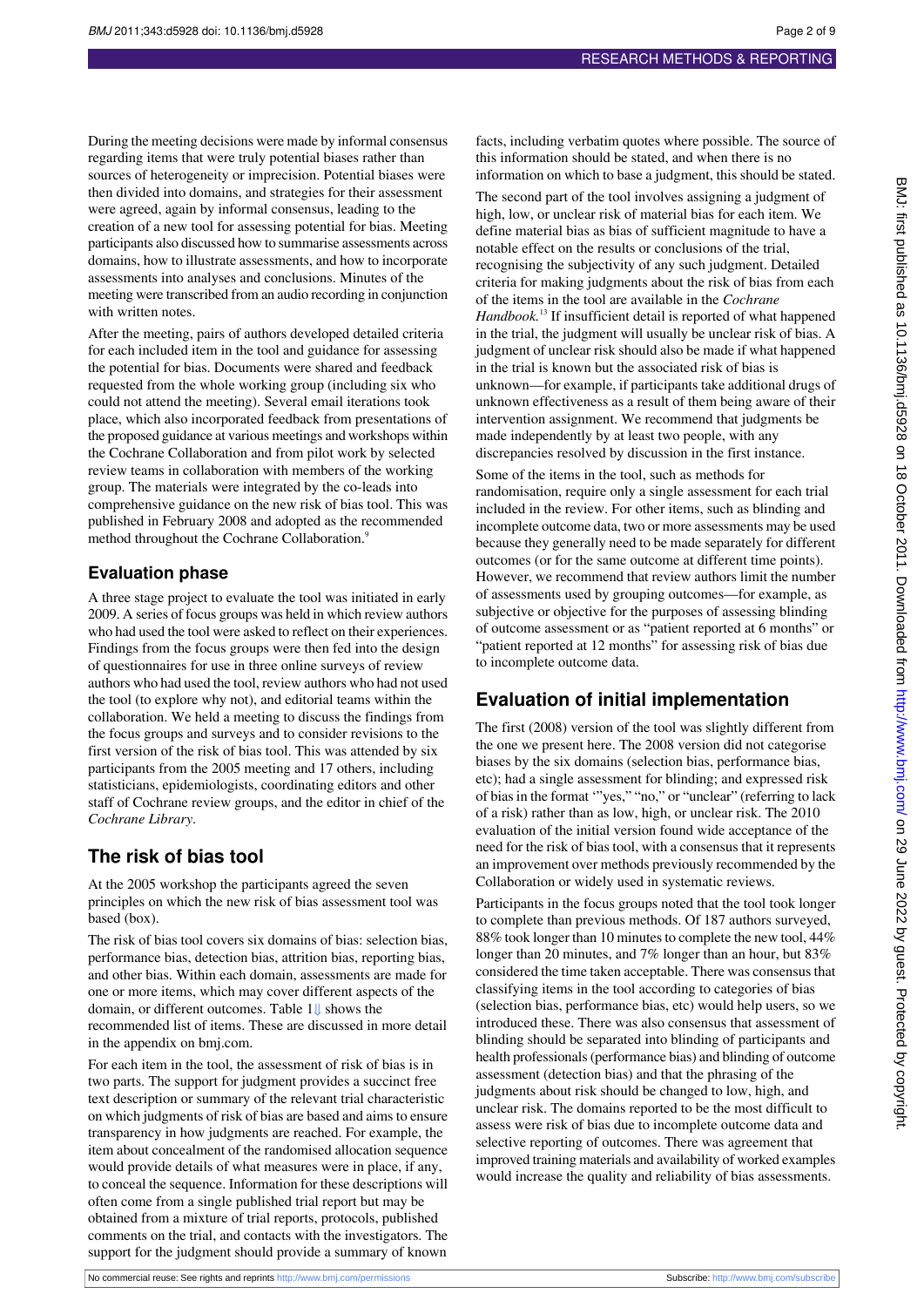#### **Principles for assessing risk of bias**

1. Do not use quality scales

Quality scales and resulting scores are not an appropriate way to appraise clinical trials. They tend to combine assessments of aspects of the quality of reporting with aspects of trial conduct, and to assign weights to different items in ways that are difficult to justify. Both theoretical considerations<sup>10</sup> and empirical evidence<sup>11</sup> suggest that associations of different scales with intervention effect estimates are inconsistent and unpredictable

#### 2. Focus on internal validity

The internal validity of a study is the extent to which it is free from bias. It is important to separate assessment of internal validity from that<br>of external validity (generalisability or applicability) and precision (th depends on the purpose for which the study is to be used and is less relevant without internal validity. Precision depends on the number of participants and events in a study. A small trial with low risk of bias may provide very imprecise results, with a wide confidence interval.<br>Conversely, the results of a large trial may be precise (narrow confidence interv

3. Assess the risk of bias in trial results, not the quality of reporting or methodological problems that are not directly related to risk of bias

The quality of reporting, such as whether details were described or not, affects the ability of systematic review authors and users of medical research to assess the risk of bias but is not directly related to the risk of bias. Similarly, some aspects of trial conduct, such as obtaining ethical approval or calculating sample size, are not directly related to the risk of bias. Conversely, results of a trial that used the best possible methods may still be at risk of bias. For example, blinding may not be feasible in many non-drug trials, and it would not be reasonable to<br>consider the trial as low quality because of the absence of blinding. Nonetheless, knowledge of the intervention received, and so the trial results for such outcomes may be considered to be at risk of bias because of the absence of blinding, despite this being impossible to achieve

4. Assessments of risk of bias require judgment

Assessment of whether a particular aspect of trial conduct renders its results at risk of bias requires both knowledge of the trial methods and a judgment about whether those methods are likely to have led to a risk of bias. We decided that the basis for bias assessments should be made explicit, by recording the aspects of the trial methods on which the judgment was based and then the judgment itself

5. Choose domains to be assessed based on a combination of theoretical and empirical considerations

Empirical studies show that particular aspects of trial conduct are associated with bias.<sup>212</sup> However, these studies did not include all potential sources of bias. For example, available evidence does not distinguish between different aspects of blinding (of participants, health professionals, and outcome assessment) and is very limited with regard to how authors dealt with incomplete outcome data. There may also be topic specific and design specific issues that are relevant only to some trials and reviews. For example, in a review containing crossover trials it<br>might be appropriate to assess whether results were at risk of bias because the treatment periods

#### 6. Focus on risk of bias in the data as represented in the review rather than as originally reported

Some papers may report trial results that are considered as at high risk of bias, for which it may be possible to derive a result at low risk of bias. For example, a paper that inappropriately excluded certain patients from analyses might report the intervention groups and outcomes for these patients, so that the omitted participants can be reinstated

7. Report outcome specific evaluations of risk of bias

Some aspects of trial conduct (for example, whether the randomised allocation was concealed at the time the participant was recruited) apply to the trial as a whole. For other aspects, however, the risk of bias is inherently specific to different outcomes within the trial. For example, all cause mortality might be ascertained through linkages to death registries (low risk of bias), while recurrence of cancer might have been assessed by a doctor with knowledge of the allocated intervention (high risk of bias)

### **Presentation of assessments**

Results of an assessment of risk of bias can be presented in a table, in which judgments for each item in each trial are presented alongside their descriptive justification. Table [2⇓](#page-6-0) presents an example of a risk of bias table for one trial included in a Cochrane review of therapeutic monitoring of antiretrovirals for people with HIV.<sup>14</sup> Risks of bias due to blinding and incomplete outcome data were assessed across all outcomes within each included study, rather than separately for different outcomes as will be more appropriate in some situations.

Presenting risk of bias tables for every study in a review can be cumbersome, and we suggest that illustrations are used to summarise the judgments in the main systematic review document. The figur[e⇓](#page-8-0) provides an example. Here the judgments apply to all meta-analyses in the review. An alternative would be to illustrate the risk of bias for a particular meta-analysis (or for a particular outcome if a statistical synthesis is not undertaken), showing the proportion of information that comes from studies at low, unclear, or high risk of bias for each item in the tool, among studies contributing information to that outcome.

### **Summary assessment of risk of bias**

To draw conclusions about the overall risk of bias within or across trials it is necessary to summarise assessments across items in the tool for each outcome within each trial. In doing

this, review authors must decide which domains are most important in the context of the review, ideally when writing their protocol. For example, for highly subjective outcomes such as pain, blinding of participants is critical. The way that summary judgments of risk of bias are reached should be explicit and should be informed by empirical evidence of bias when it exists, likely direction of bias, and likely magnitude of bias. Table [3⇓](#page-7-0) provides a suggested framework for making summary assessments of the risk of bias for important outcomes within and across trials.

#### **Assessments of risk of bias and synthesis of results**

Summary assessments of the risk of bias for an outcome within each trial should inform the meta-analysis. The two preferable analytical strategies are to restrict the primary meta-analysis to studies at low risk of bias or to present meta-analyses stratified according to risk of bias. The choice between these strategies should be based on the context of the particular review and the balance between the potential for bias and the loss of precision when studies at high or unclear risk of bias are excluded.

Meta-regression can be used to compare results from studies at high and low risk of bias, but such comparisons lack power, <sup>15</sup> and lack of a significant difference should not be interpreted as implying the absence of bias.

A third strategy is to present a meta-analysis of all studies while providing a summary of the risk of bias across studies. However,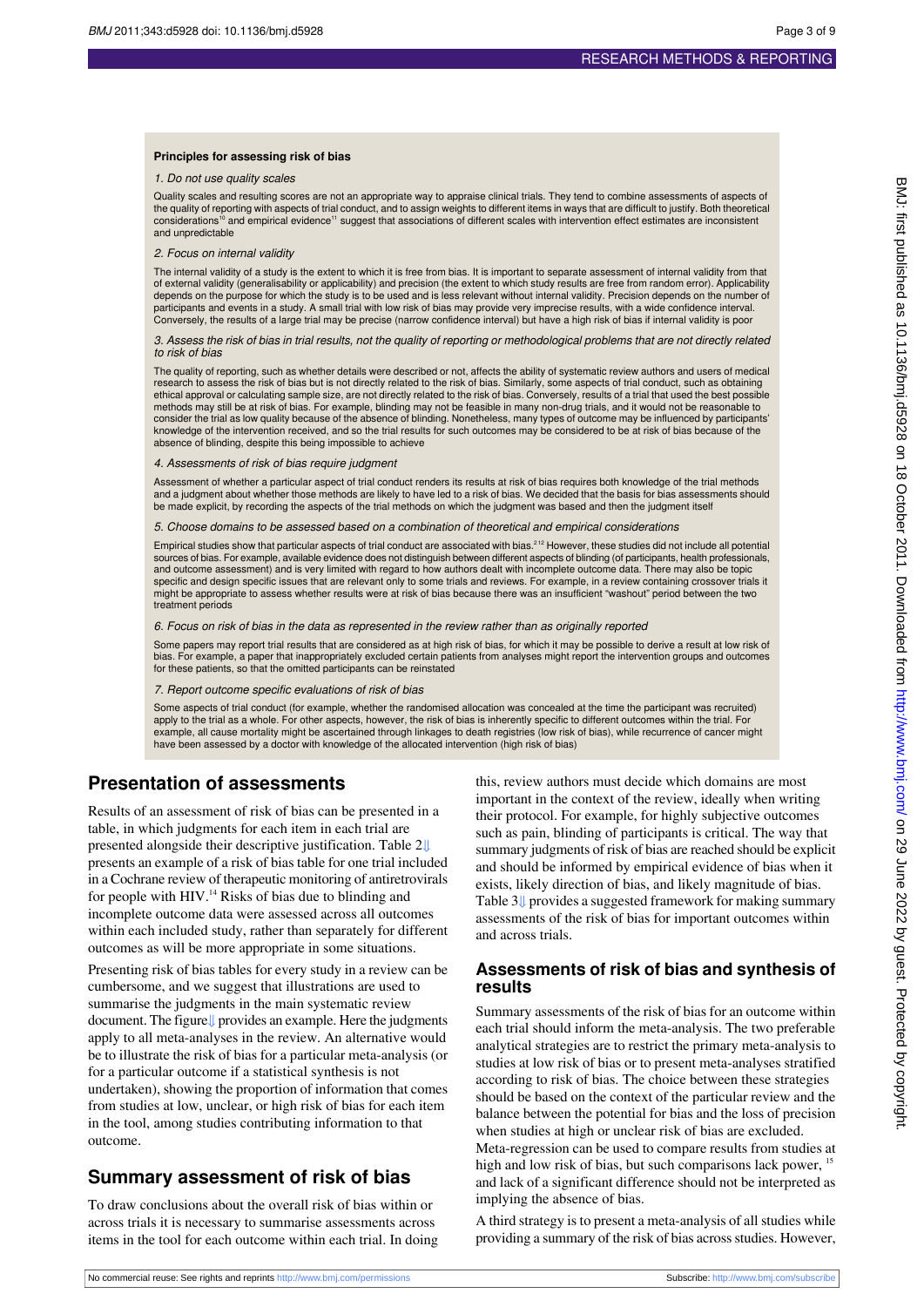this runs the risk that bias is downplayed in the discussion and conclusions of a review, so that decisions continue to be based, at least in part, on flawed evidence. This risk could be reduced by incorporating summary assessments into broader, but explicit, measures of the quality of evidence for each important outcome, for example using the GRADE system.<sup>16</sup> This can help to ensure that judgments about the risk of bias, as well as other factors affecting the quality of evidence (such as imprecision, heterogeneity, and publication bias), are considered when interpreting the results of systematic reviews.<sup>17</sup><sup>18</sup>

### **Discussion**

Discrepancies between the results of different systematic reviews examining the same question $1920$  and between meta-analyses and subsequent large trials<sup>21</sup> have shown that the results of meta-analyses can be biased, which may be partly caused by biased results in the trials they include. We believe our risk of bias tool is one of the most comprehensive approaches to assessing the potential for bias in randomised trials included in systematic reviews or meta-analyses. Inclusion of details of trial conduct, on which judgments of risk of bias are based, provides greater transparency than previous approaches, allowing readers to decide whether they agree with the judgments made. There is continuing uncertainty, and great variation in practice, over how to assess potential for bias in specific domains within trials, how to summarise bias assessments across such domains, and how to incorporate bias assessments into meta-analyses.

A recent study has found that the tool takes longer to complete than other tools (the investigators took a mean of 8.8 minutes per person for a single predetermined outcome using our tool compared with 1.5 minutes for a previous rating scale for quality of reporting). $^{22}$  The reliability of the tool has not been extensively studied, although the same authors observed that larger effect sizes were observed on average in studies rated as at high risk of bias compared with studies at low risk of bias.<sup>22</sup>

By explicitly incorporating judgments into the tool, we acknowledge that agreements between assessors may not be as high as for some other tools. However, we also explicitly target the risk of bias rather than reported characteristics of the trial. It would be easier to assess whether a drop-out rate exceeds 20% than whether a drop-out rate of 21% introduces an important risk of bias, but there is no guarantee that results from a study with a drop-out rate lower than 20% are at low risk of bias. Preliminary evidence suggests that incomplete outcome data and selective reporting are the most difficult items to assess; kappa measures of agreement of 0.32 (fair) and 0.13 (slight) respectively have been reported for these.<sup>22</sup> It is important that guidance and training materials continue to be developed for all aspects of the tool, but particularly these two.

We hope that widespread adoption and implementation of the risk of bias tool, both within and outside the Cochrane Collaboration, will facilitate improved appraisal of evidence by healthcare decision makers and patients and ultimately lead to better healthcare. Improved understanding of the ways in which flaws in trial conduct may bias their results should also lead to better trials and more reliable evidence. Risk of bias assessments should continue to evolve, taking into account any new empirical evidence and the practical experience of authors of systematic reviews.

Contributors: All authors contributed to the drafting and editing of the manuscript. JPTH, DGA, PCG, PJ, DM, ADO, KFS and JACS contributed to the chapter in the Cochrane Handbook for Systematic Reviews of Interventions on which the paper is based. JPTH will act as guarantor.

Development meeting participants (May 2005): Doug Altman (co-lead), Gerd Antes, Chris Cates, Jon Deeks, Peter Gøtzsche, Julian Higgins (co-lead), Sally Hopewell, Peter Jüni (organising committee), Steff Lewis, Philippa Middleton, David Moher (organising committee), Andy Oxman, Ken Schulz (organising committee), Nandi Siegfried, Jonathan Sterne, Simon Thompson.

Other contributors to tool development: Hilda Bastian, Rachelle Buchbinder, Iain Chalmers, Miranda Cumpston, Sally Green, Peter Herbison, Victor Montori, Hannah Rothstein, Georgia Salanti, Guido Schwarzer, Ian Shrier, Jayne Tierney, Ian White and Paula Williamson. Evaluation meeting participants (March 2010): Doug Altman (organising committee), Elaine Beller, Sally Bell-Syer, Chris Cates, Rachel Churchill, June Cody, Jonathan Cook, Christian Gluud, Julian Higgins (organising committee), Sally Hopewell, Hayley Jones, Peter Jűni, Monica Kjeldstrøm, Toby Lasserson, Allyson Lipp, Lara Maxwell, Joanne McKenzie, Craig Ramsey, Barney Reeves, Jelena Savović (co-lead), Jonathan Sterne (co-lead), David Tovey, Laura Weeks (organising committee).

Other contributors to tool evaluation: Isabelle Boutron, David Moher (organising committee), Lucy Turner.

Funding: The development and evaluation of the risk of bias tool was funded in part by The Cochrane Collaboration. The views expressed in this article are those of the authors and not necessarily those of The Cochrane Collaboration or its registered entities, committees or working groups.. JPTH was also funded by MRC grant number U.1052.00.011. DGA was funded by Cancer Research UK grant number C-5592. DM was funded by a University Research Chair (University of Ottawa). The Canadian Institutes of Health Research provides financial support to the Cochrane Bias Methods Group.

Competing interests: All authors have completed the ICJME unified disclosure form at [www.icmje.org/coi\\_disclosure.pdf](http://www.icmje.org/coi_disclosure.pdf) (available on request from the corresponding author) and declare support from the Cochrane Collaboration for the development and evaluation of the tool described; they have no financial relationships with any organisations that might have an interest in the submitted work in the previous three years and no other relationships or activities that could appear to have influenced the submitted work.

Provenance and peer review: Not commissioned; externally peer reviewed.

- 1 Kleijnen J, Gøtzsche P, Kunz RH, Oxman AD, Chalmers I. So what's so special about randomisation? In: Maynard A, Chalmers I, eds. Non-random reflections on health services research: on the 25th anniversary of Archie Cochrane's Effectiveness and Efficiency . BMJ Books, 1997:93-106.
- 2 Wood L, Egger M, Gluud LL, Schulz K, Jüni P, Altman DG, et al. Empirical evidence of bias in treatment effect estimates in controlled trials with different interventions and
- outcomes: meta-epidemiological study. BMJ 2008;336:601-5. 3 Egger M, Davey Smith G, Altman DG, eds. Systematic reviews in health care: meta-analysis in context . BMJ Books, 2001.
- 4 Moher D, Jadad AR, Nichol G, Penman M, Tugwell P, Walsh S. Assessing the quality of randomized controlled trials—an annotated bibliography of scales and checklists. Controlled Clin Trials 1995;12:62-73.
- 5 Jüni P, Altman DG, Egger M. Systematic reviews in health care: assessing the quality of controlled clinical trials. BMJ 2001;323:42-6.
- 6 West S, King V, Carey TS, Lohr KN, McKoy N, Sutton SF, et al. Systems to rate the strength of scientific evidence. Evidence report/technology assessment no 47. AHRQ publication No 02-E016. Agency for Healthcare Research and Quality, 2002.
- 7 Crowe M, Sheppard L. A review of critical appraisal tools show they lack rigor: alternative tool structure is proposed. J Clin Epidemiol 2011;64:79-89.
- 8 Lundh A, Gøtzsche PC. Recommendations by Cochrane Review Groups for assessment of the risk of bias in studies. BMC Med Res Methodol 2008;8:22.
- 9 Higgins JPT, Green S, eds. Cochrane handbook for systematic reviews of interventions . Wiley, 2008.
- 10 Greenland S, O'Rourke K. On the bias produced by quality scores in meta-analysis, and a hierarchical view of proposed solutions. Biostatistics 2001;2:463-71.
- 11 Jüni P, Witschi A, Bloch R, Egger M. The hazards of scoring the quality of clinical trials for meta-analysis. JAMA 1999;282:1054-60.
- 12 Gluud LL. Bias in clinical intervention research. Am J Epidemiol 2006;163:493-501.
- 13 Higgins JPT, Altman DG. Assessing risk of bias in included studies. In: Higgins JPT, Green S, eds. Cochrane handbook for systematic reviews of interventions . Wiley, 2008:187-241.
- 14 Kredo T, Van der Walt J-S, Siegfried N, Cohen K. Therapeutic drug monitoring of antiretrovirals for people with HIV. Cochrane Database Syst Rev 2009;3:CD007268.
- 15 Higgins JPT, Thompson SG. Controlling the risk of spurious findings from meta-regression. Stat Med 2004;23:1663-82.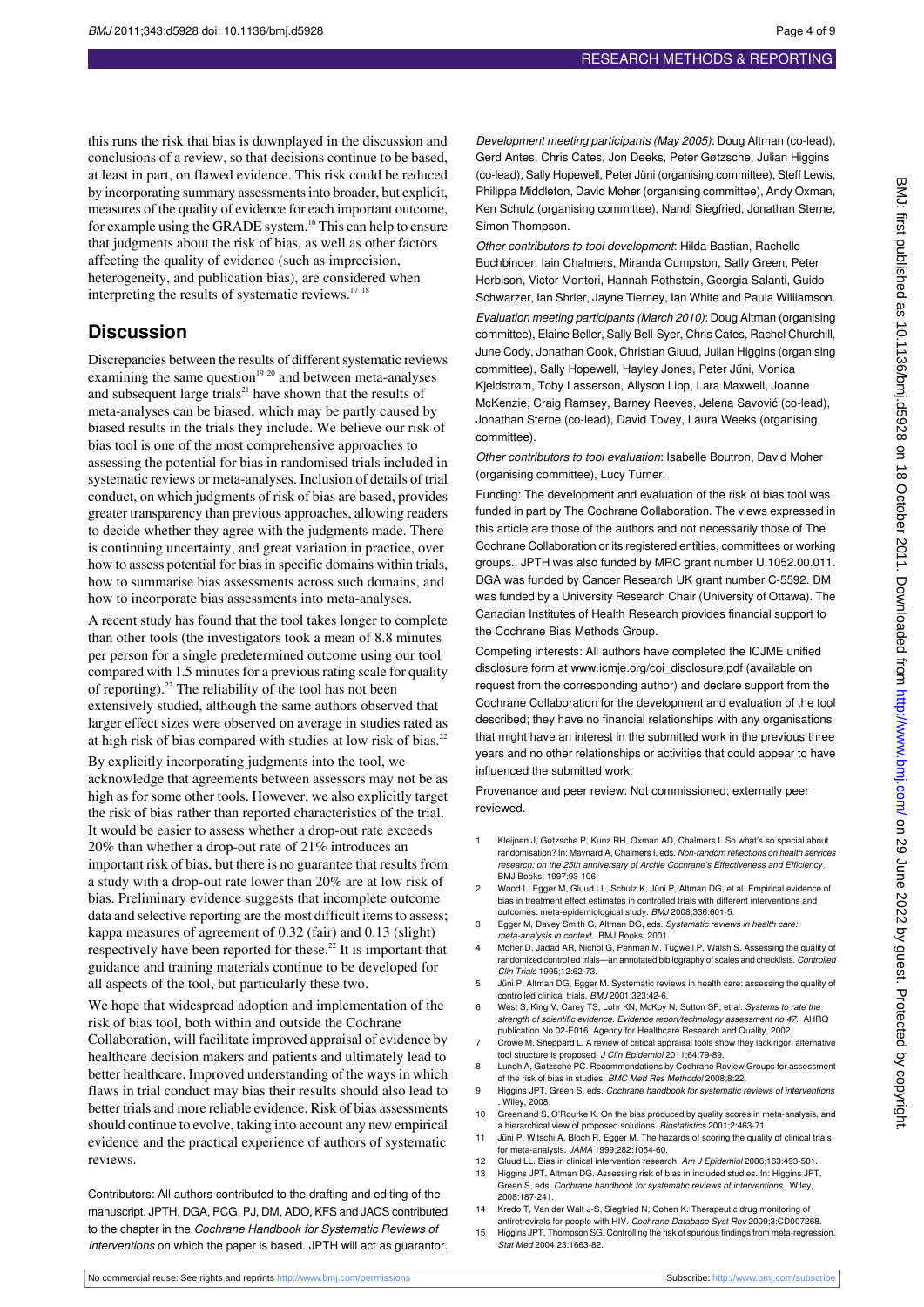#### **Summary points**

Systematic reviews should carefully consider the potential limitations of the studies included

The Cochrane Collaboration has developed a new tool for assessing risk of bias in randomised trials

The tool separates a judgment about risk of bias from a description of the support for that judgment, for a series of items covering different domains of bias

- 16 Guyatt GH, Oxman AD, Vist GE, Zunz R, Falck-Ytter Y, Alonso-Coello P, et al. GRADE: an emerging consensus on rating quality of evidence and strength of recommendations. BMJ 2008;336:924-6.
- 17 Schünemann HJ, Oxman AD, Higgins JPT, Vist GE, Glasziou P, Guyatt GH, et al. Presenting results and "Summary of findings" tables. In: Higgins JPT, Green S, eds. Cochrane handbook for systematic reviews of interventions . Wiley, 2008:335-8.
- 18 Schünemann HJ, Oxman AD, Vist GE, Higgins JPT, Deeks JJ, Glasziou P, et al. Interpreting results and drawing conclusions. In: Higgins JPT, Green S, eds. Cochrane handbook for systematic reviews of interventions . Wiley, 2008:359-87.
- 19 Leizorovicz A, Haugh MC, Chapuis FR, Samama MM, Boissel JP. Low molecular weight heparin in prevention of perioperative thrombosis. BMJ 1992;305:913-20.
- 20 Nurmohamed MT, Rosendaal FR, Buller HR, Dekker E, Hommes DW, Vandenbroucke JP, et al. Low-molecular-weight heparin versus standard heparin in general and orthopaedic surgery: a meta-analysis. Lancet 1992;340:152-6.
- 21 Lelorier J, Benhaddad A, Lapierre J, Derderian F. Discrepancies between meta-analyses and subsequent large randomized, controlled trials. N Engl J Med 1997;337:536-42.
- 22 Hartling L, Ospina M, Liang Y, Dryden DM, Hooton N, Krebs SJ, et al. Risk of bias versus quality assessment of randomised controlled trials: cross sectional study. BMJ 2009;339:b4012.

**Accepted:** 22 July 2011

#### Cite this as: BMJ 2011;343:d5928

This is an open-access article distributed under the terms of the Creative Commons Attribution Non-commercial License, which permits use, distribution, and reproduction in any medium, provided the original work is properly cited, the use is non commercial and is otherwise in compliance with the license. See: [http://creativecommons.org/licenses/by](http://creativecommons.org/licenses/by-nc/2.0/)[nc/2.0/](http://creativecommons.org/licenses/by-nc/2.0/) and<http://creativecommons.org/licenses/by-nc/2.0/legalcode>.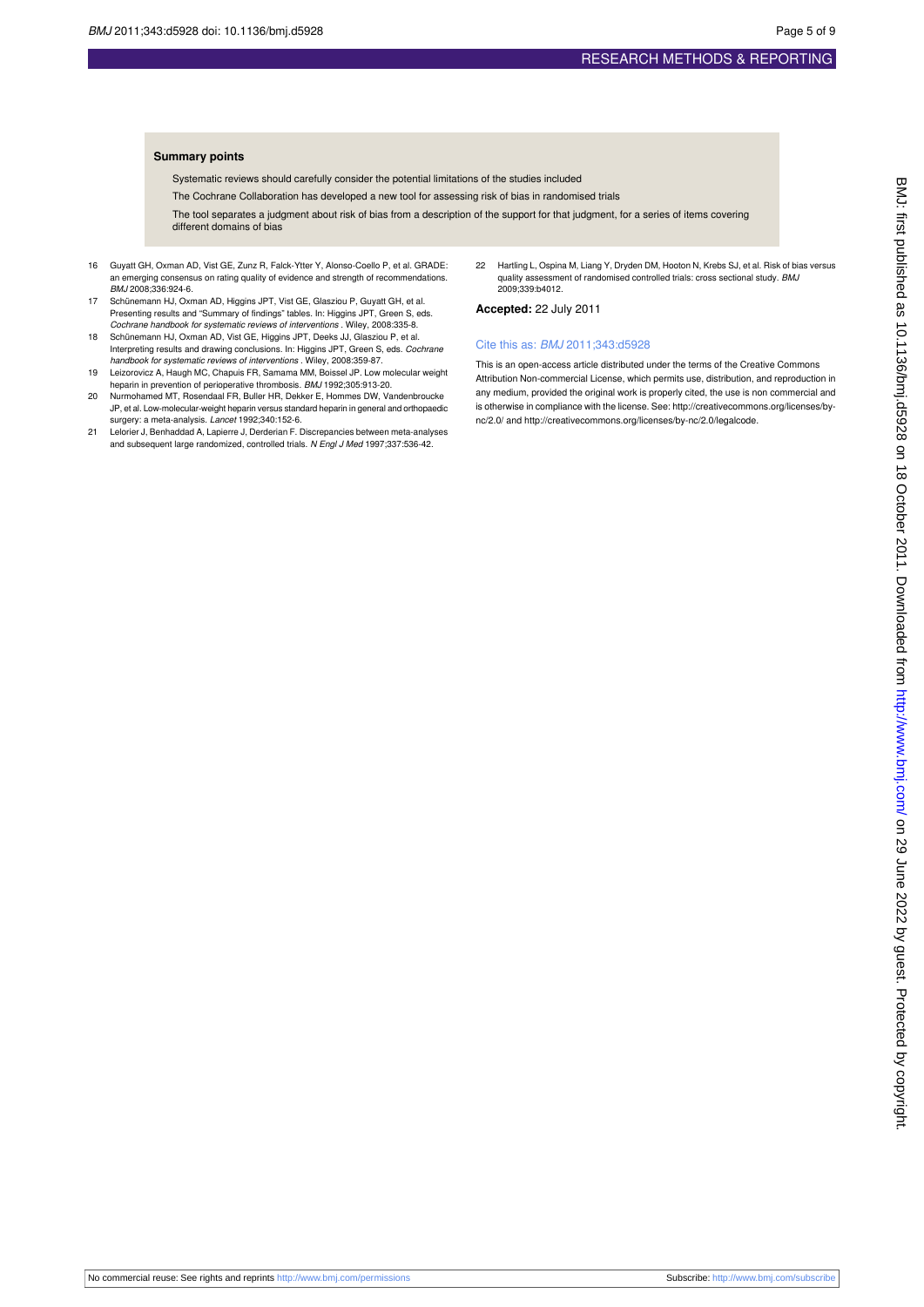### **Tables**

#### <span id="page-5-0"></span>**Table 1| Cochrane Collaboration's tool for assessing risk of bias (adapted from Higgins and Altman13)**

| <b>Bias domain</b>    | Source of bias                                              | <b>Support for judgment</b>                                                                                                                                                                                                                                                                                                                                                           | Review authors' judgment (assess as low,<br>unclear or high risk of bias)                                                |
|-----------------------|-------------------------------------------------------------|---------------------------------------------------------------------------------------------------------------------------------------------------------------------------------------------------------------------------------------------------------------------------------------------------------------------------------------------------------------------------------------|--------------------------------------------------------------------------------------------------------------------------|
| Selection bias        | Random sequence<br>generation                               | Describe the method used to generate the allocation sequence<br>in sufficient detail to allow an assessment of whether it should<br>produce comparable groups                                                                                                                                                                                                                         | Selection bias (biased allocation to interventions)<br>due to inadequate generation of a randomised<br>sequence          |
|                       | Allocation concealment                                      | Describe the method used to conceal the allocation sequence in<br>sufficient detail to determine whether intervention allocations<br>could have been foreseen before or during enrolment                                                                                                                                                                                              | Selection bias (biased allocation to interventions)<br>due to inadequate concealment of allocations<br>before assignment |
|                       | Performance bias Blinding of participants and<br>personnel* | Describe all measures used, if any, to blind trial participants and<br>researchers from knowledge of which intervention a participant<br>received. Provide any information relating to whether the intended<br>blinding was effective                                                                                                                                                 | Performance bias due to knowledge of the<br>allocated interventions by participants and<br>personnel during the study    |
| Detection bias        | Blinding of outcome<br>assessment*                          | Describe all measures used, if any, to blind outcome assessment Detection bias due to knowledge of the allocated<br>from knowledge of which intervention a participant received.<br>Provide any information relating to whether the intended blinding<br>was effective                                                                                                                | interventions by outcome assessment                                                                                      |
| <b>Attrition bias</b> | Incomplete outcome data*                                    | Describe the completeness of outcome data for each main<br>outcome, including attrition and exclusions from the analysis.<br>State whether attrition and exclusions were reported, the numbers<br>in each intervention group (compared with total randomised<br>participants), reasons for attrition or exclusions where reported.<br>and any reinclusions in analyses for the review | Attrition bias due to amount, nature, or handling<br>of incomplete outcome data                                          |
| Reporting bias        | Selective reporting                                         | State how selective outcome reporting was examined and what Reporting bias due to selective outcome<br>was found                                                                                                                                                                                                                                                                      | reporting                                                                                                                |
| Other bias            | Anything else, ideally<br>prespecified                      | State any important concerns about bias not covered in the other Bias due to problems not covered elsewhere<br>domains in the tool                                                                                                                                                                                                                                                    |                                                                                                                          |

\*Assessments should be made for each main outcome or class of outcomes.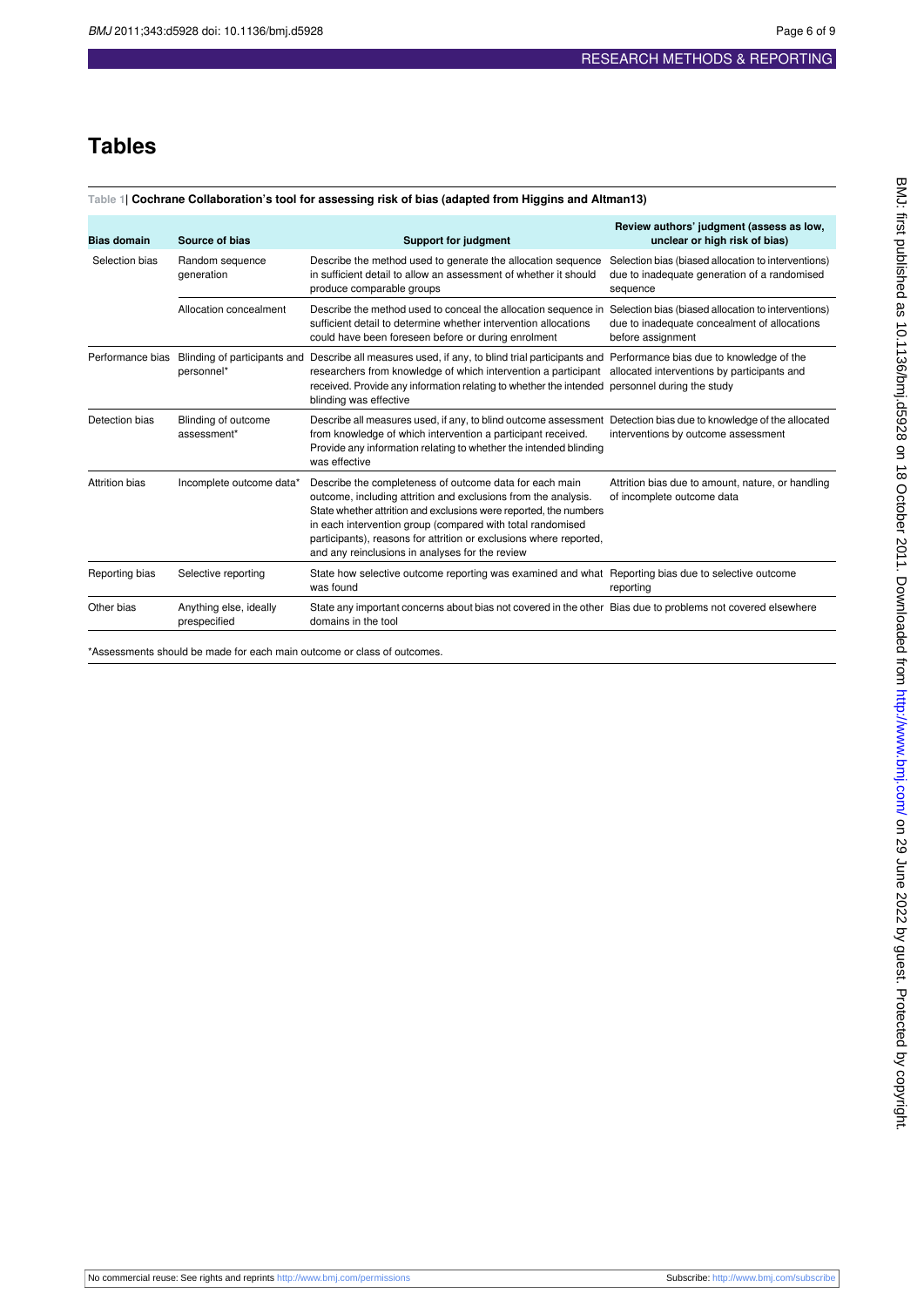#### <span id="page-6-0"></span>**Table 2| Example of risk of bias table from a Cochrane review14**

| <b>Bias</b>                                                    | Authors' judgment | <b>Support for judgment</b>                                                                                                                                                                                                                                                                                                                                                                                                                                                                                                       |
|----------------------------------------------------------------|-------------------|-----------------------------------------------------------------------------------------------------------------------------------------------------------------------------------------------------------------------------------------------------------------------------------------------------------------------------------------------------------------------------------------------------------------------------------------------------------------------------------------------------------------------------------|
| Random sequence generation (selection bias)                    | Low risk          | Quote: "Randomization was one to one with a block of size 6. The list of randomization was<br>obtained using the SAS procedure plan at the data statistical analysis centre"                                                                                                                                                                                                                                                                                                                                                      |
| Allocation concealment (selection bias)                        | Unclear risk      | The randomisation list was created at the statistical data centre, but further description of<br>allocation is not included                                                                                                                                                                                                                                                                                                                                                                                                       |
| Blinding of participants and researchers<br>(performance bias) | High risk         | Open label                                                                                                                                                                                                                                                                                                                                                                                                                                                                                                                        |
| Blinding of outcome assessment (detection bias)                | High risk         | Open label                                                                                                                                                                                                                                                                                                                                                                                                                                                                                                                        |
| Incomplete outcome data (attrition bias)                       | Low risk          | Losses to follow-up were disclosed and the analyses were conducted using, firstly, a modified<br>intention to treat analysis in which missing=failures and, secondly, on an observed basis.<br>Although the authors describe an intention to treat analysis, the 139 participants initially<br>randomised were not all included; five were excluded (four withdrew and one had lung<br>cancer diagnosed). This is a reasonable attrition and not expected to affect results. Adequate<br>sample size of 60 per group was achieved |
| Selective reporting (reporting bias)                           | Low risk          | All prespecified outcomes were reported                                                                                                                                                                                                                                                                                                                                                                                                                                                                                           |
| Other bias                                                     | Unclear risk      | No description of the uptake of the therapeutic drug monitoring recommendations by<br>physicians, which could result in performance bias                                                                                                                                                                                                                                                                                                                                                                                          |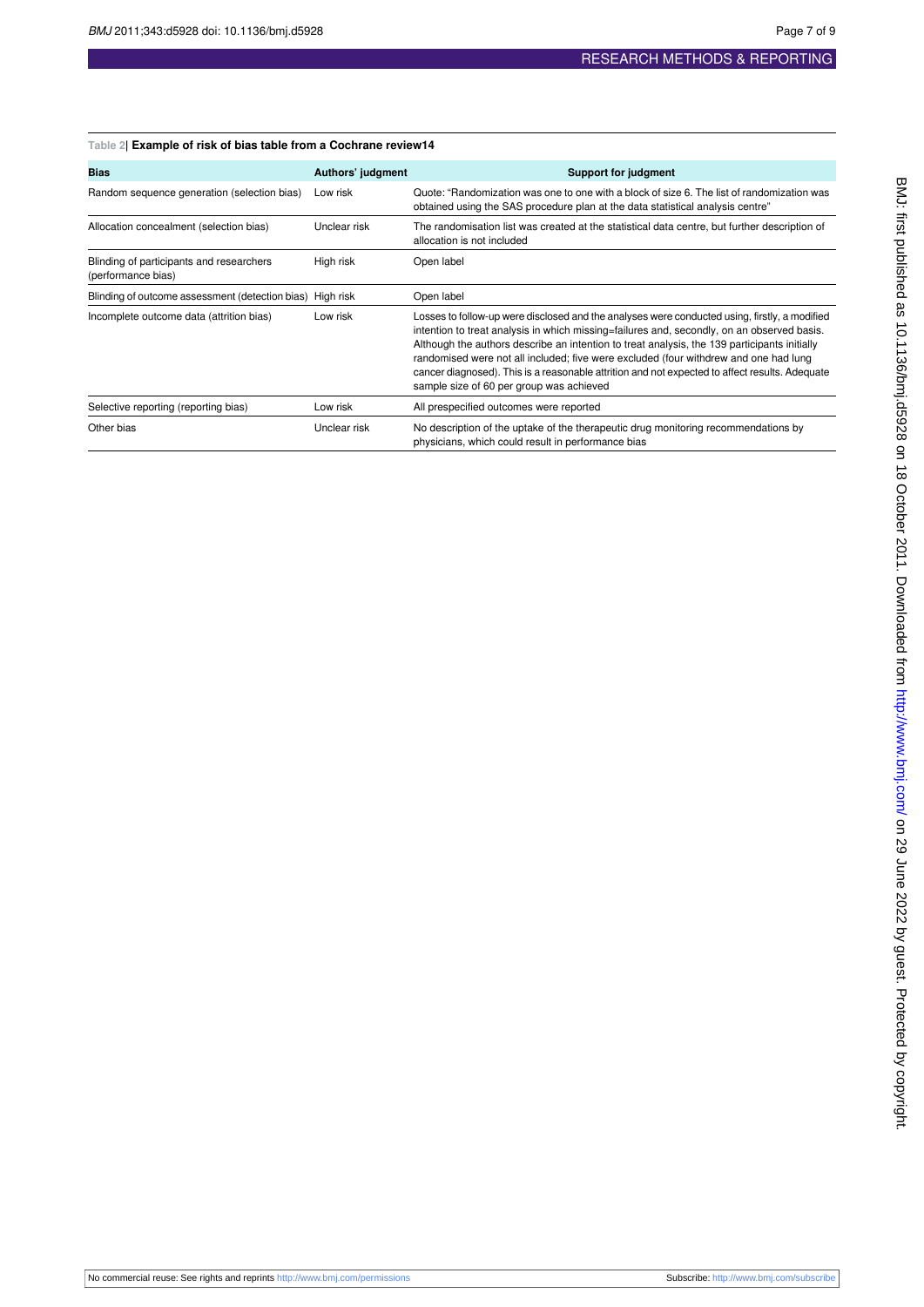<span id="page-7-0"></span>**Table 3| Approach to formulating summary assessments of risk of bias for each important outcome (across domains) within and across trials (adapted from Higgins and Altman13)**

| <b>Risk of bias</b> | Interpretation                                                                                       | Within a trial                                     | <b>Across trials</b>                                                                                                       |
|---------------------|------------------------------------------------------------------------------------------------------|----------------------------------------------------|----------------------------------------------------------------------------------------------------------------------------|
| Low risk of bias    | Bias, if present, is unlikely to alter the results Low risk of bias for all key domains<br>seriously |                                                    | Most information is from trials at low risk of bias                                                                        |
|                     | Unclear risk of bias A risk of bias that raises some doubt about<br>the results                      | Low or unclear risk of bias for all key<br>domains | Most information is from trials at low or unclear risk<br>of bias                                                          |
| High risk of bias   | Bias may alter the results seriously                                                                 | High risk of bias for one or more key<br>domains   | The proportion of information from trials at high risk<br>of bias is sufficient to affect the interpretation of<br>results |